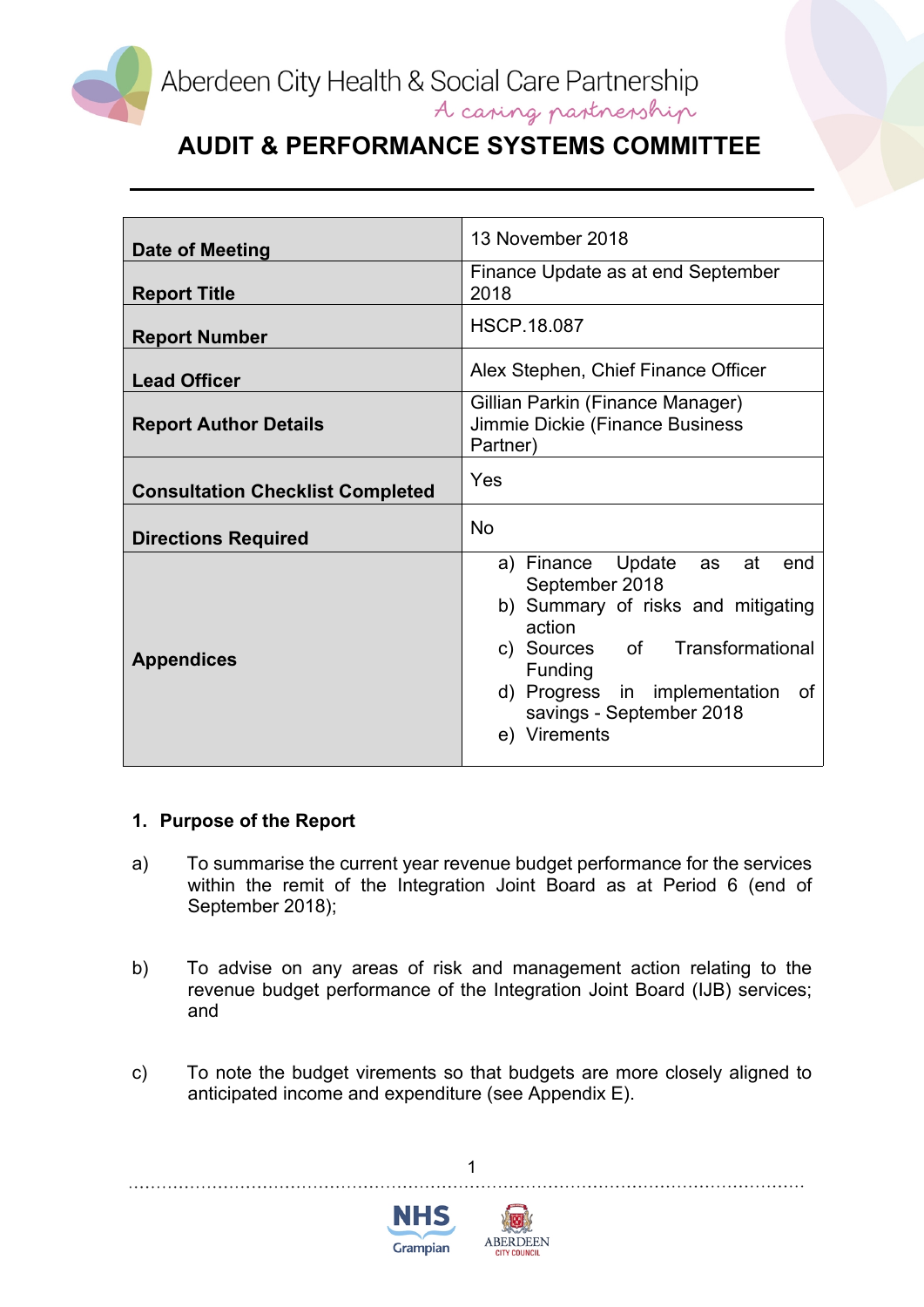

#### **2. Recommendations**

- **2.1.** It is recommended that the Audit & Performance Systems Committee:
	- a) Notes this report in relation to the IJB budget and the information on areas of risk and management action that are contained herein; and
	- b) Notes the budget virements indicated in Appendix E.

### **3. Summary of Key Information**

#### **Reported position for period to end September 2018**

- **3.1.** An adverse position of £537,000 is reported for the six-month period to the end of September 2018 as shown in Appendix A. A forecasted year-end position has been prepared based on month 6 results. This has resulted in a projected overspend of £633,000 (£884,000 in June 2018) on mainstream budgets. The main areas of overspend are Learning disabilities, Aberdeen City share of hosted services (health), Mental Health and Addiction, and Out of Area Treatments.
- **3.2.** The Leadership Team have been working hard to bring this budget back into balance after early indications that there would be an overspend forecast for this first six months of the financial year. (Detailed actions were reported in the end of June finance update).
- **3.3.** At the last IJB meeting it was noted that a transfer from reservices would be required should it not be possible to reduce the overspend on mainstream budgets and in order to fund the spend forecast on the integration and change projects. The position is tracked below and shows that the position has improved marginally since June.

|                                                           | 01/04/18<br>£'000 | 30/06/18<br>£'000 | 30/09/18<br>£'000 |
|-----------------------------------------------------------|-------------------|-------------------|-------------------|
| Risk fund                                                 | 2,500             | 2,500             | 2,500             |
| <b>Primary Care Reserve (previous</b><br>unspent funding) | 1,990             | 1,584             | 1,491             |
| Integration and Change Funding                            | 3,817             | 1,164             | 1,305             |

 $\mathfrak{p}$ 

NHS **Grampian** 

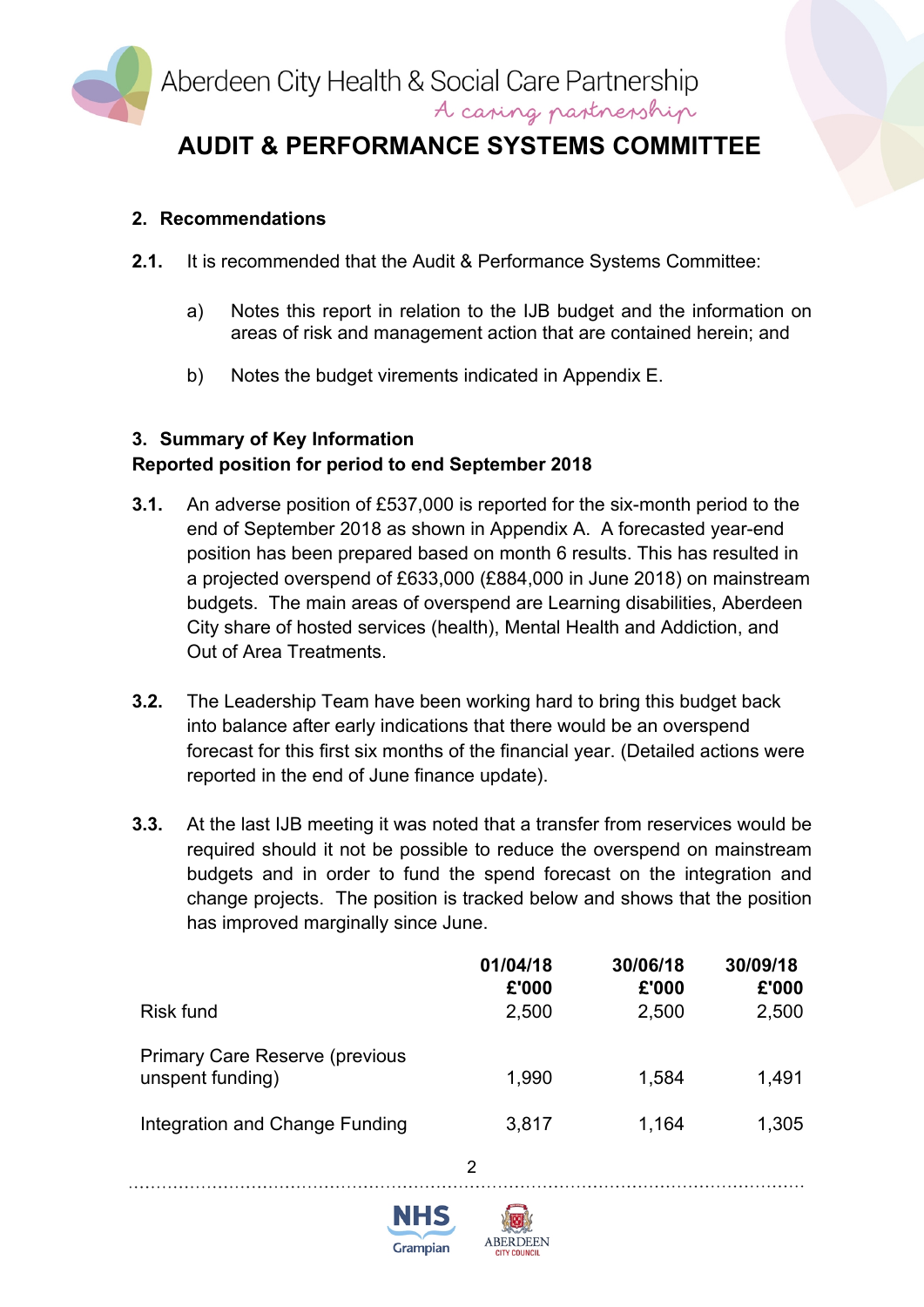Aberdeen City Health & Social Care Partnership

A caping partnership

# **AUDIT & PERFORMANCE SYSTEMS COMMITTEE**

**8,307 5,248 5,296**

The position highlighted above closely aligns with the Medium-Term Financial Strategy, where it was intended the level of reserves would be reduced in 2018/19 to fund the transformation programme. The forecast position includes the additional income provided for Alcohol and Drugs Partnership (ADP) of £665,000 and winter planning of £185,000 and it is assumed in the forecast position this money will be fully spent by the end of financial. Although in the case of ADP this is very unlikely as the income has only just been received.

**3.4.** An analysis of variances is detailed below:

### **Community Health Services (Year to date variance - £328,000 underspend)**

### **Major Movements:**

| (E24, 198) | Across non-pay budgets   |
|------------|--------------------------|
| £101,402   | Under recovery on income |
| (E406,388) | <b>Staff Costs</b>       |

Within this expenditure category there is an underspend on staff costs mainly relating to inability to recruit within dental services and ongoing management vacancies. This is currently being offset with an under recovery of income within the public dental service due to the partnership employing less dentists.

### **Hosted Services (Year to date variance £286,000 overspend)**

The main areas of overspend are as follows:

**Intermediate Care:** £152,116 relates to medical locum costs as a result of the requirement to provide consultant cover at night within Intermediate Care and higher than anticipated expenditure on the Wheelchair Service due to an increase in demand for this service.

**Police Forensic Service:** is forecast overspend as there has been a legacy under funding issue with this budget. However, it has been assumed this overspend will be covered from a budget transfer from NHS Grampian.



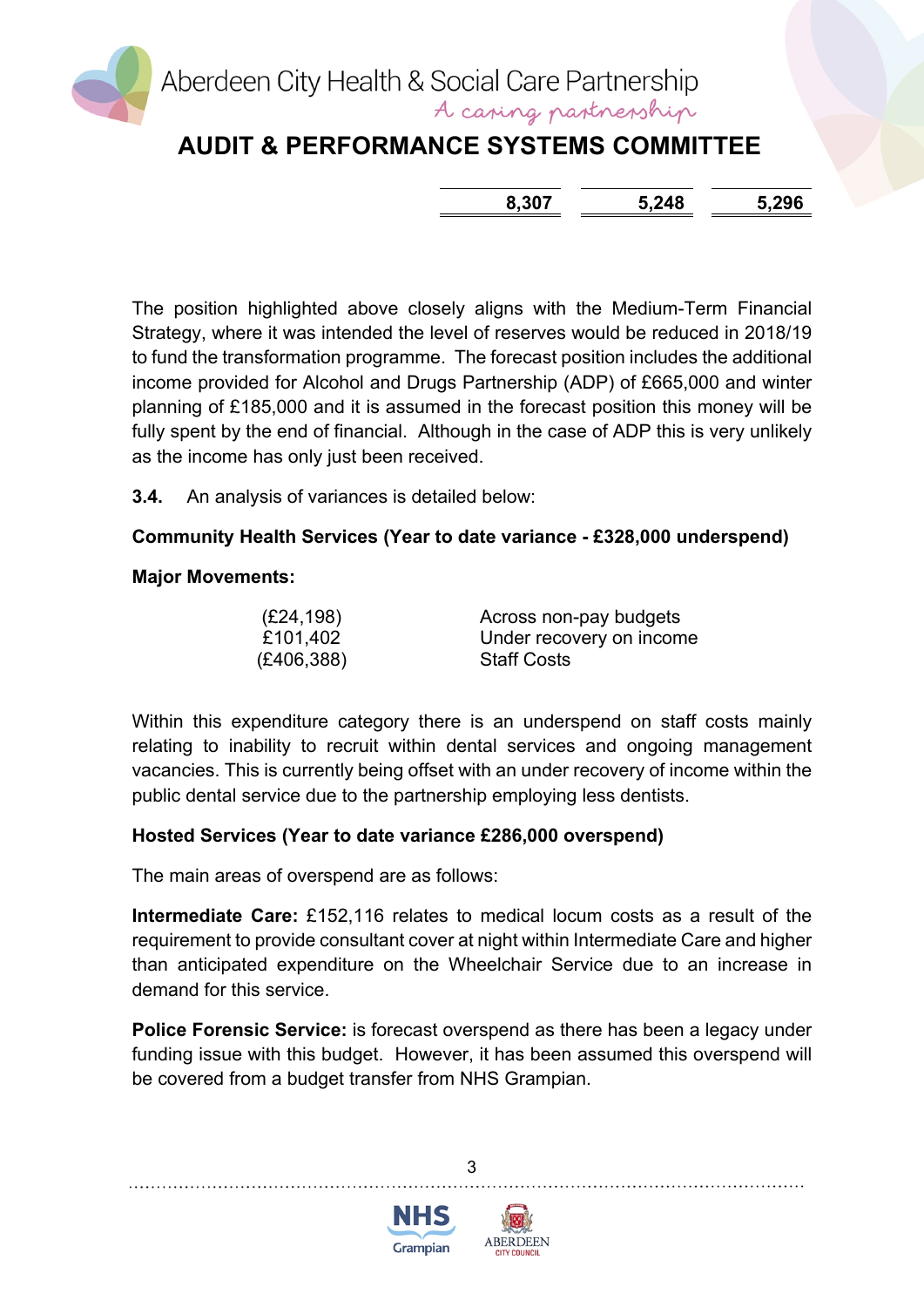Aberdeen City Health & Social Care Partnership A caping partnership

## **AUDIT & PERFORMANCE SYSTEMS COMMITTEE**

**Grampian Medical Emergency Department (GMED):** £105,525 relates mainly to pay costs and the move to provide a safer more reliable service which has been a greater uptake of shifts across the service. Non-pay overspend due to repair costs not covered by insurance, increased costs on software and hardware support costs, increased usage of medical surgical supplies and an increase in drug costs. Additional funding has been received from the Scottish Government for out of hours and this has been allocated against this budget.

**Hosted services** are led by one IJB, however, the costs are split according to the projected usage of the service across the three IJBs. Decisions required to bring this budget back into balance may need to be discussed with the three IJBs, due to the impact on service delivery.

#### **Learning Disabilities (Year to date variance - £263,000 overspend)**

#### **Major Movements:**

| £186,000  | Expenditure on needs led care services |
|-----------|----------------------------------------|
| £150,000  | Under-recovery customer and client     |
|           | receipts                               |
| (£42,000) | Underspend against transport           |
|           |                                        |

Expenditure on needs led care services will be closely monitored and adjusted for any changes from service reviews. The under-recovery in client and customer receipts is mainly on residential and nursing care.

#### **Mental Health & Addictions (Year to date variance - £175,000 overspend)**.

#### **Major Movements:**

| £322,000  | Expenditure on commissioned services |
|-----------|--------------------------------------|
| (E92,000) | Income Customer and Client Receipts  |
| (E39,000) | Staff vacancies                      |

The overspend on commissioned services is mainly due to increased expenditure on residential services partly offset by increased client contribution and NHS staff vacancies.

**Older People & Physical and Sensory Disabilities (Year to date variance - £515,000 overspend)**

**Major Movements:**

£444,000 Kingswells

£96,000 Under-recovery client contributions



**ABERDEEN** 

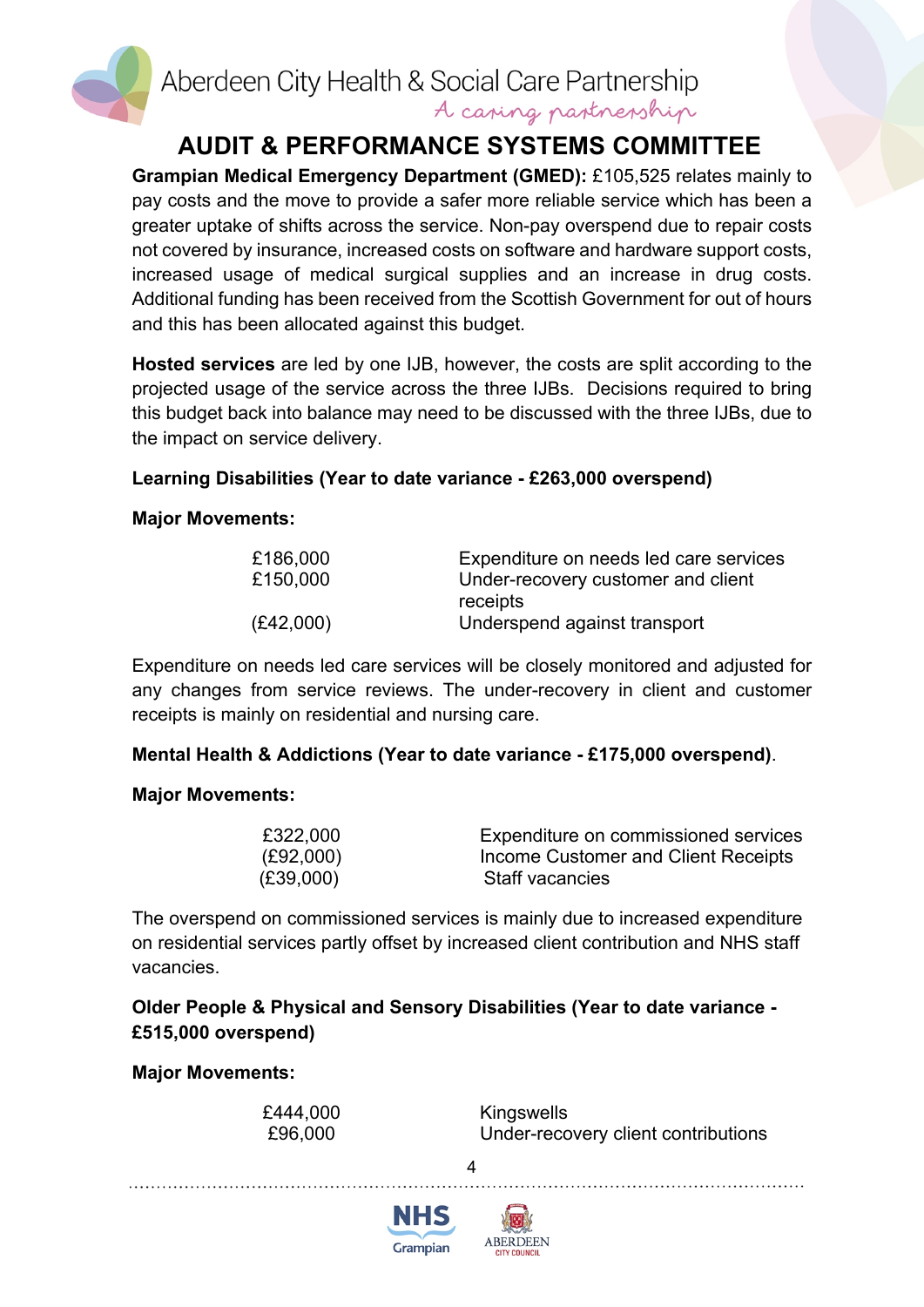

The overspend reflects additional profiled expenditure on Kingswells Nursing Home. This additional spend will be managed out by the year end. Client contribution budgets remain closely monitored.

#### **Directorate (£281,000 underspend)**

| (E102,000) | Under-spend commissioned services |
|------------|-----------------------------------|
| (E145,000) | Under-spend on staff costs        |

The underspend on commissioned services is mainly on a provision set aside for increased funding for sleepovers.

#### **Primary Care Prescribing (Year to date variance – £87,000 underspend)**

As actual information is received two months in arrears from the Information Services Division this position is based on actuals to July 2018 with an estimation of spend for August and September. At present it appears the budgeted level of spend will be close to the forecast at the end of the financial year, however, as has been shown previously spend on this budget line can move by material amounts between the months based on factors largely out with the control of the IJB.

#### **Primary Care Services (Year to date variance - £68,000 overspend)**

The position within Primary Care Services represents the impact of the revision of the Global Sum (based on practice registered patient numbers) payments for 2018/19 including protected element now being paid assumed to be offset by revised allocation yet to be received from Scottish Government as part of the new GMS contract.

The premises position continues with an overspend which will include any rental increases impacting on 2018/19 confirmed as a result of rent reviews. The forecast to the end of the financial year is breakeven as it should be possible to reduce this overspend over the next few months.

### **Out of Area Treatments (Year to date variance - £9,000 underspend)**

The reported underspend is non linear and does not reflect known additional costs which are expected to be incurred prior to year end, resulting in a projected overspend for year-end of £211,000. This is due to a known transfer which will happen earlier than previously forecast, an extended length of stay within Brain Injury Rehab and a likely new admission.



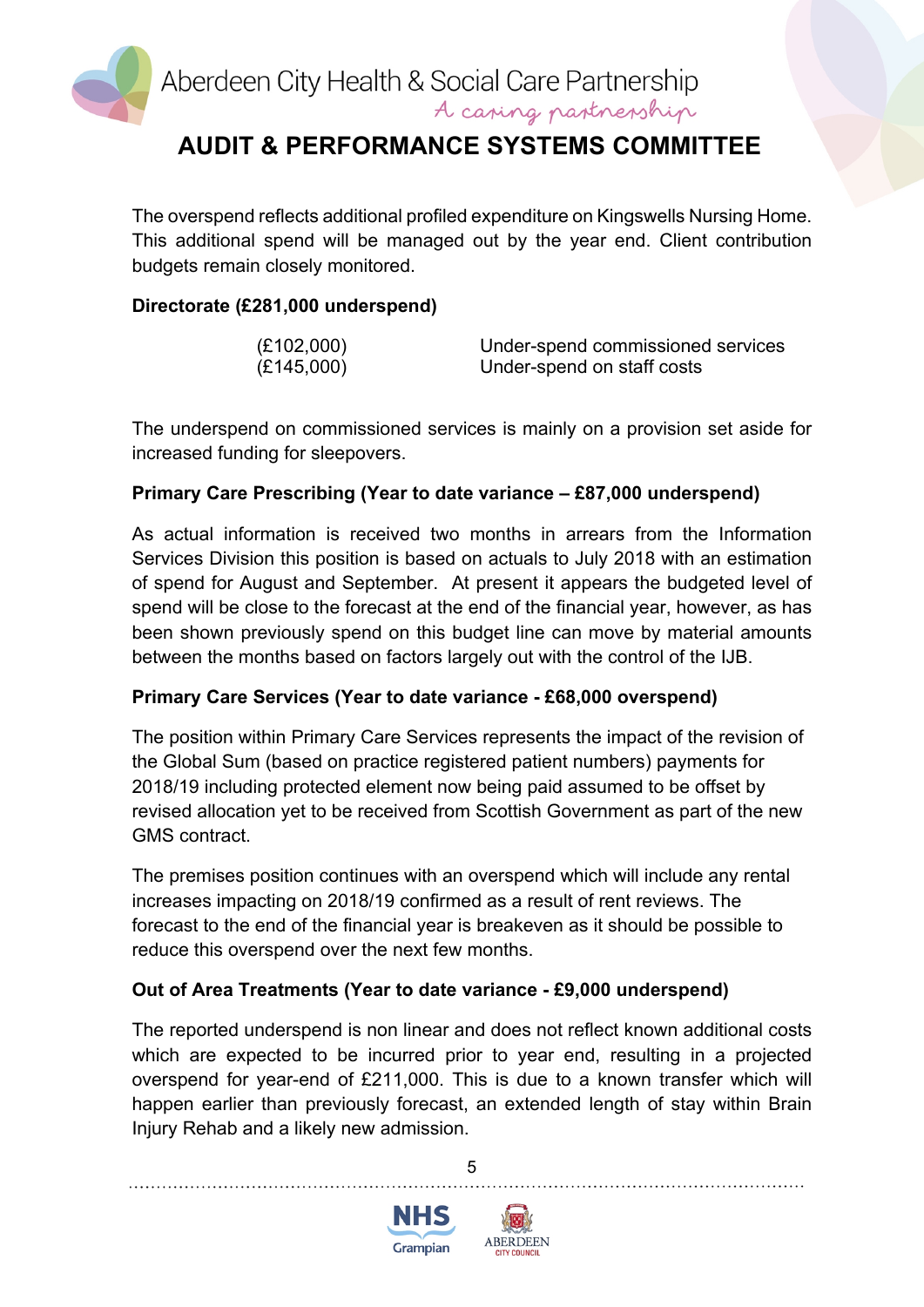

#### **The impact of the current position on 2019/20 onwards**

The current budget position is based on the following assumptions:

Vacancy management savings at a central\management team level:

What has been seen in previous years is that the vacancy management savings don't fall in the same area each year. For example, last financial year there were a number of vacancies in the podiatry team which have been filled this financial year. This year there have been a number of vacancies at a senior level within the organisation and in the primary care team. It is not anticipated that some of these posts will be filled going forward and therefore the assumption on vacancy managements savings should hold for the following year with some work from the senior leadership team.

• Increased demand and cost for learning disability, mental health clients and out of area placements:

In the medium term financial strategy an additional £600,000 is added each financial year for new learning disability clients. What is becoming clear is that the costs of services for these groups of clients is increasing due to the complexity of the clients needs. As more complex clients are discharged from hospital the costs associated with the providing the social care falls on the IJB. Some of these clients can cost the IJB upwards of £150,000 a year.

Prescribing is currently forecast to underspend:

The prescribing budget is currently forecast to underspend. This budget is very volatile and the forecast has moved about significantly over the period of this financial year. The forecast as it currently stands is the best guide that we have at this period of time. Significant work is being undertaken across Grampian to reduce the spend on prescribing and the full year impact will be felt in 2019/20.

• Integration & Change fund expenditure and commitments:

A high-level review has been undertaken by the finance team on the integration and change fund expenditure forecast to be spent in 2019/20.



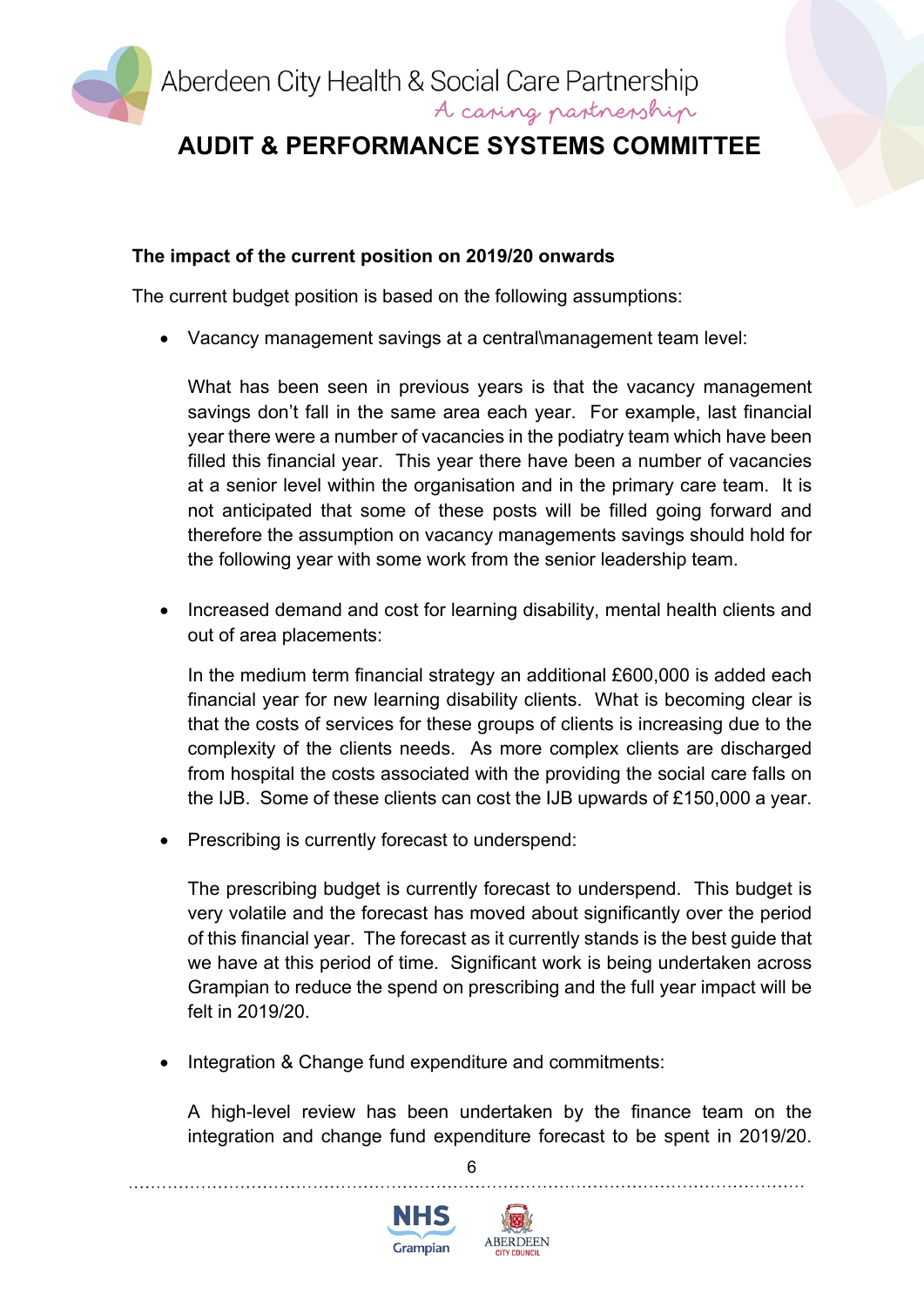

Several assumptions have been made in regard to this review, however, the funding available will be enough to cover the costs likely to be incurred.

In conclusion the assumptions in the medium-term financial strategy still stand as reported to the last IJB. The main area of risk arising in relation to these assumptions is in regard to Learning Disability, Mental Health and Out of Authority placements where the costs of providing the services are increasing. It is difficult to put a precise figure on the level of risk at this stage, however, it could be as much as an additional £1 million. A zero-base budgeting exercise is currently being undertaken to quantify the figure.

### **4. Implications for IJB**

Every organisation has to manage the risks inherent in the operation of large and complex budgets. These risks are minimised by the regular review of financial information by budget holders and corporately by the Board and Audit & Performance Systems Committee. This report is part of that framework and has been produced to provide an overview of the current financial operating position.

Key underlying assumptions and risks concerning the forecast outturn figures are set out within Appendix B. Appendix D monitors the savings agreed by the IJB.

- **4.1.** Equalities none identified.
- **4.2.** Fairer Scotland Duty none identified.
- **4.3.** Financial contained throughout the report.
- **4.4.** Workforce none identified.
- **4.5.** Legal none identified.
- **4.6.** Other.

#### **5. Links to ACHSCP Strategic Plan**

**5.1.** A balanced budget and the medium financial strategy are a key component of delivery of the strategic plan and the ambitions included in this document.



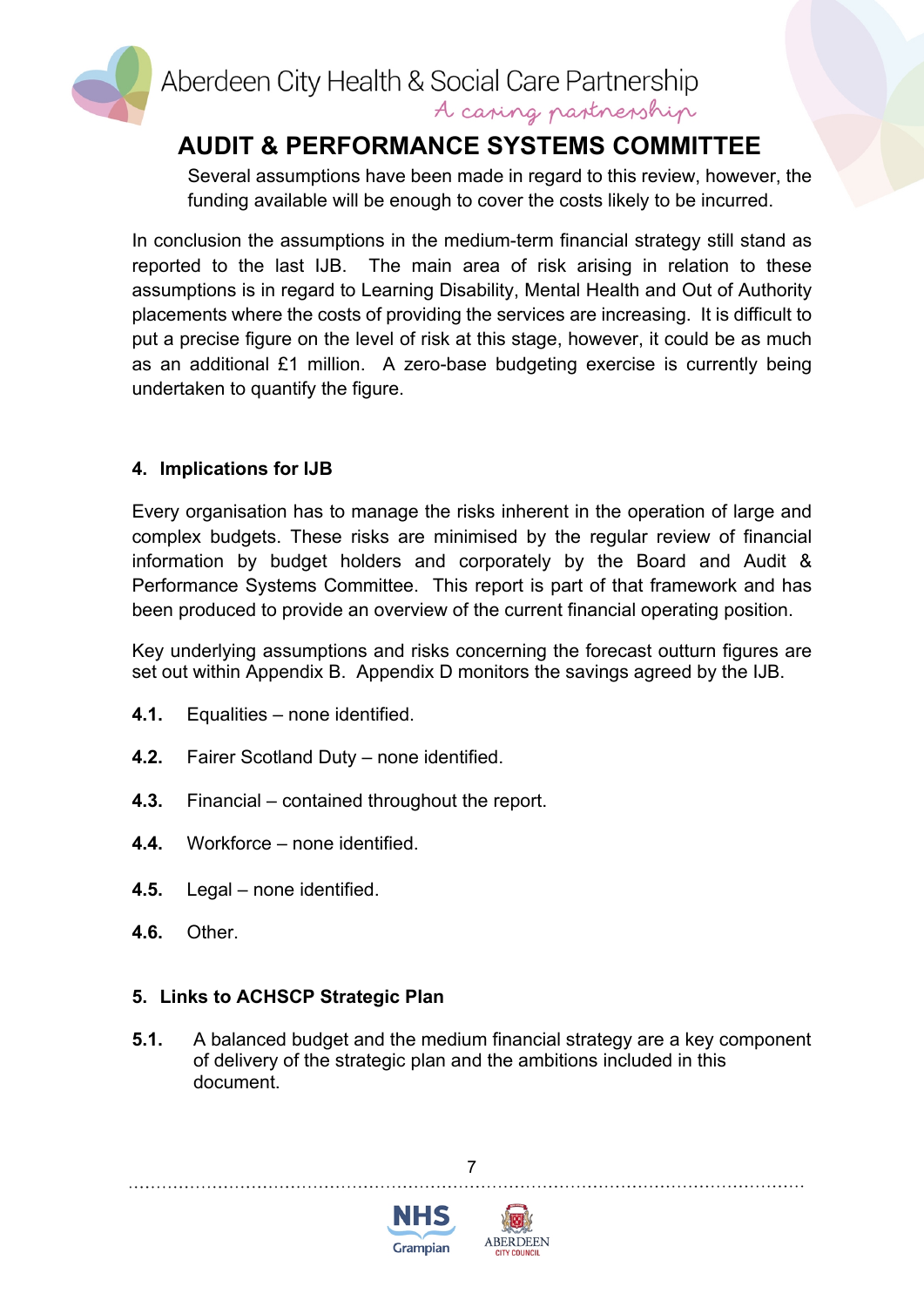

#### **6. Management of Risk**

#### **6.1. Identified risks(s)**

See directly below.

#### **6.2. Link to risks on strategic or operational risk register:** Strategic Risk #2

There is a risk of financial failure, that demand outstrips budget and IJB cannot deliver on priorities, statutory work, and project an overspend.

#### **6.3. How might the content of this report impact or mitigate these risks:**

Good quality financial monitoring will help budget holders manage their budgets. By having timely and reliable budget monitoring any issues are identified quickly, allowing mitigating actions to be implemented where possible.

Should there be a number of staffing vacancies then this may impact on the level of care provided to clients. This issue is monitored closely by all managers and any concerns re clinical and care governance reported to the executive and if necessary the clinical and care governance committee.



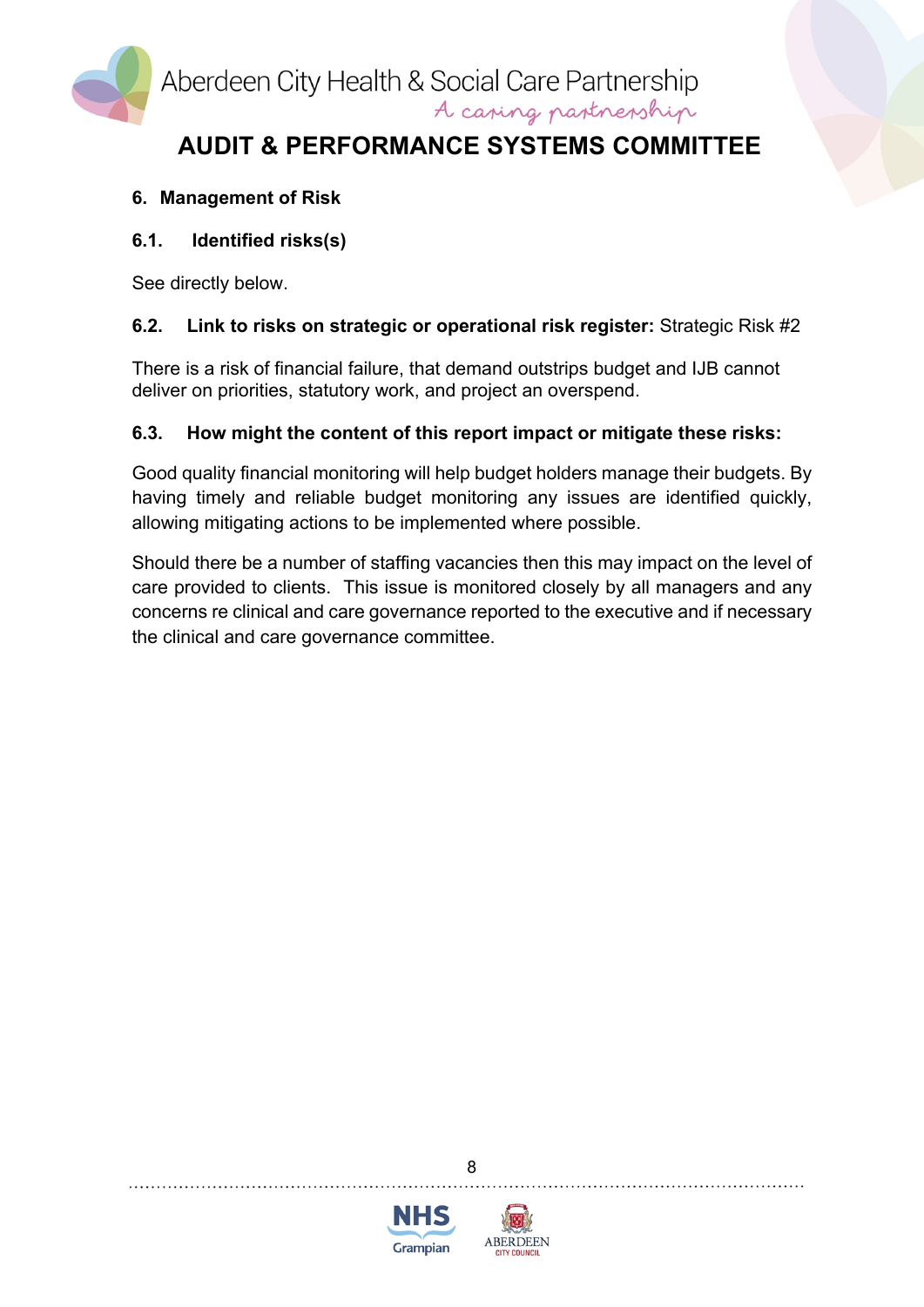|                                                  | <b>Full</b><br>Year                      |                                         |                                         |                                    |                                           | Year<br>end                         |
|--------------------------------------------------|------------------------------------------|-----------------------------------------|-----------------------------------------|------------------------------------|-------------------------------------------|-------------------------------------|
| <b>Accounting Period 6</b>                       | <b>Revised</b><br><b>Budget</b><br>£'000 | <b>Period</b><br><b>Budget</b><br>£'000 | <b>Period</b><br><b>Actual</b><br>£'000 | <b>Period</b><br>Variance<br>£'000 | <b>Variance</b><br><b>Percent</b><br>$\%$ | <b>Forecast</b><br>Month 6<br>£'000 |
| <b>Community Health Services</b>                 | 32,110                                   | 16,017                                  | 15,689                                  | (328)                              | $-2.0$                                    | (584)                               |
| Aberdeen City share of Hosted Services (health)  | 21,634                                   | 10,800                                  | 11,086                                  | 286                                | 2.6                                       | 389                                 |
| <b>Learning Disabilities</b>                     | 31,739                                   | 15,866                                  | 16,129                                  | 263                                | 1.7                                       | 876                                 |
| <b>Mental Health and Addictions</b>              | 20,639                                   | 10,346                                  | 10,521                                  | 175                                | 1.7                                       | 523                                 |
| Older People & Physical and Sensory Disabilities | 73,681                                   | 36,439                                  | 36,954                                  | 515                                | 1.4                                       | (224)                               |
| <b>Directorate</b>                               | 343                                      | 169                                     | (112)                                   | (281)                              | $-166.0$                                  | (189)                               |
| <b>Criminal Justice</b>                          | 93                                       | 37                                      | 48                                      | 11                                 | 28.5                                      | (25)                                |
| Housing                                          | 1,861                                    | 930                                     | 855                                     | (75)                               | $-8.1$                                    | 0                                   |
| <b>Primary Care Prescribing</b>                  | 40,712                                   | 20,264                                  | 20,178                                  | (87)                               | $-0.4$                                    | (344)                               |
| <b>Primary Care</b>                              | 37,188                                   | 18,454                                  | 18,522                                  | 68                                 | 0.4                                       | $\overline{0}$                      |
| Out of Area Treatments                           | 1,517                                    | 758                                     | 749                                     | (9)                                | $-1.2$                                    | 211                                 |
| Set Aside Budget                                 | 40,509                                   | 20,255                                  | 20,255                                  | 0                                  | 0.0                                       | $\overline{0}$                      |
| Integration and Change (Transformation)          | 4,674                                    | 2,388                                   | 2,388                                   | 0                                  | 0.0                                       | 2,378                               |
| Approved transfers from reserves                 |                                          |                                         |                                         |                                    |                                           | (3,011)                             |
| Reported position excl reserves                  | 306,698                                  | 152,724                                 | 153,261                                 | 537                                |                                           | $\mathbf 0$                         |

**Appendix A: Finance Update as at end September 2018**

. . . . . . . . . . . . . . . . . .



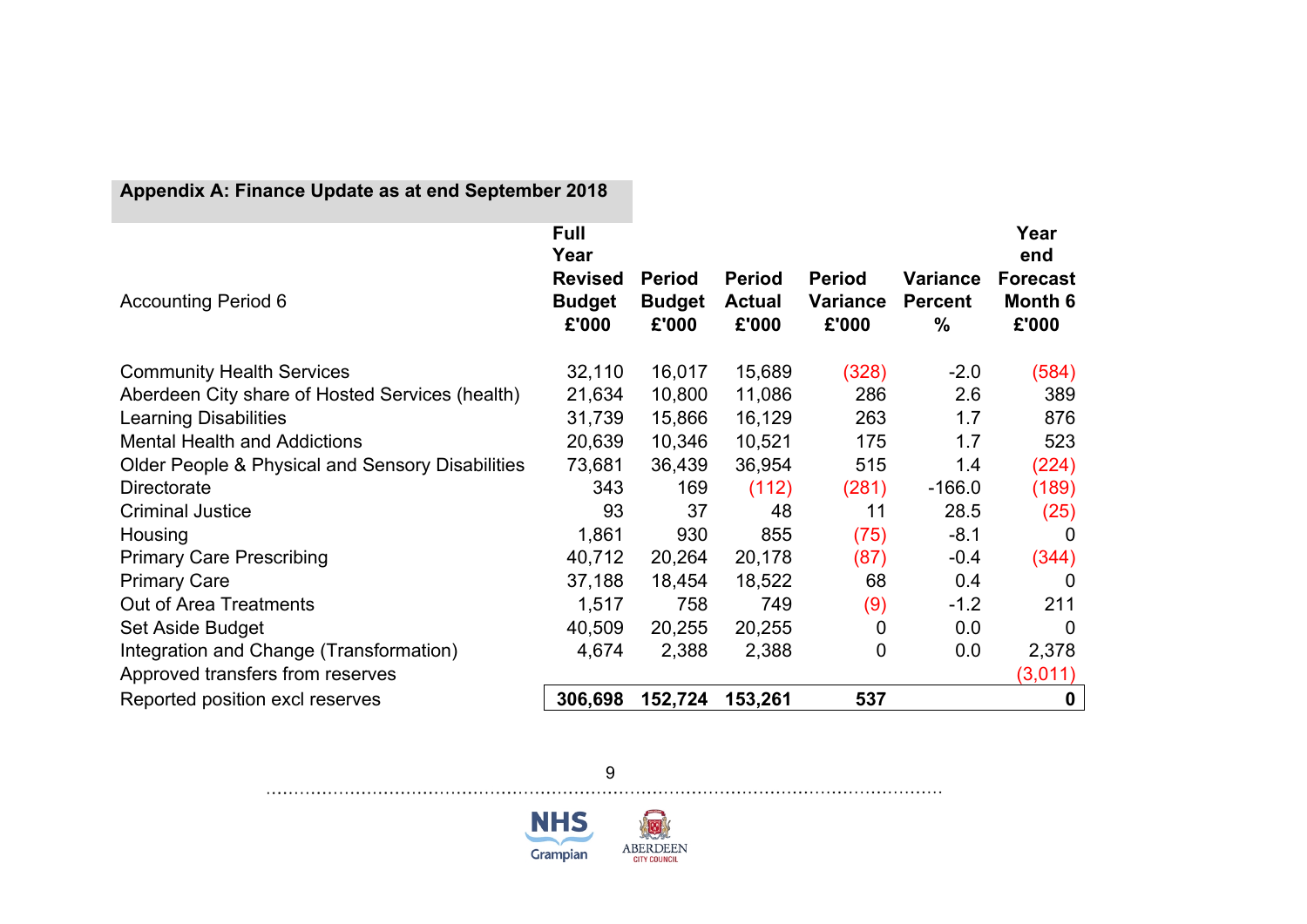## **Appendix B: Summary of risks and mitigating action**

. . . . . . . . . . . .

|                                            | <b>Risks</b>                                                                                                                                                                                                                              | <b>Mitigating Actions</b>                                                                                                                                                                                                                           |
|--------------------------------------------|-------------------------------------------------------------------------------------------------------------------------------------------------------------------------------------------------------------------------------------------|-----------------------------------------------------------------------------------------------------------------------------------------------------------------------------------------------------------------------------------------------------|
| <b>Community</b><br><b>Health Services</b> | Balanced financial position is<br>dependent on vacancy levels.                                                                                                                                                                            | Monitor levels of staffing in post compared to full budget establishment.<br>A vacancy management process has been created which will highlight<br>recurring staffing issues to senior staff.                                                       |
| <b>Hosted Services</b>                     | There is the potential of increased<br>activity in the activity-led Forensic<br>Service.<br>There is the risk of high levels of use<br>of expensive locums for intermediate<br>care, which can put pressure on<br>hosted service budgets. | Work is being undertaken at a senior level to consider future service<br>$\bullet$<br>provision and how the costs of this can be minimised.<br>Substantive posts have recently been advertised which might reduce<br>some of this additional spend. |



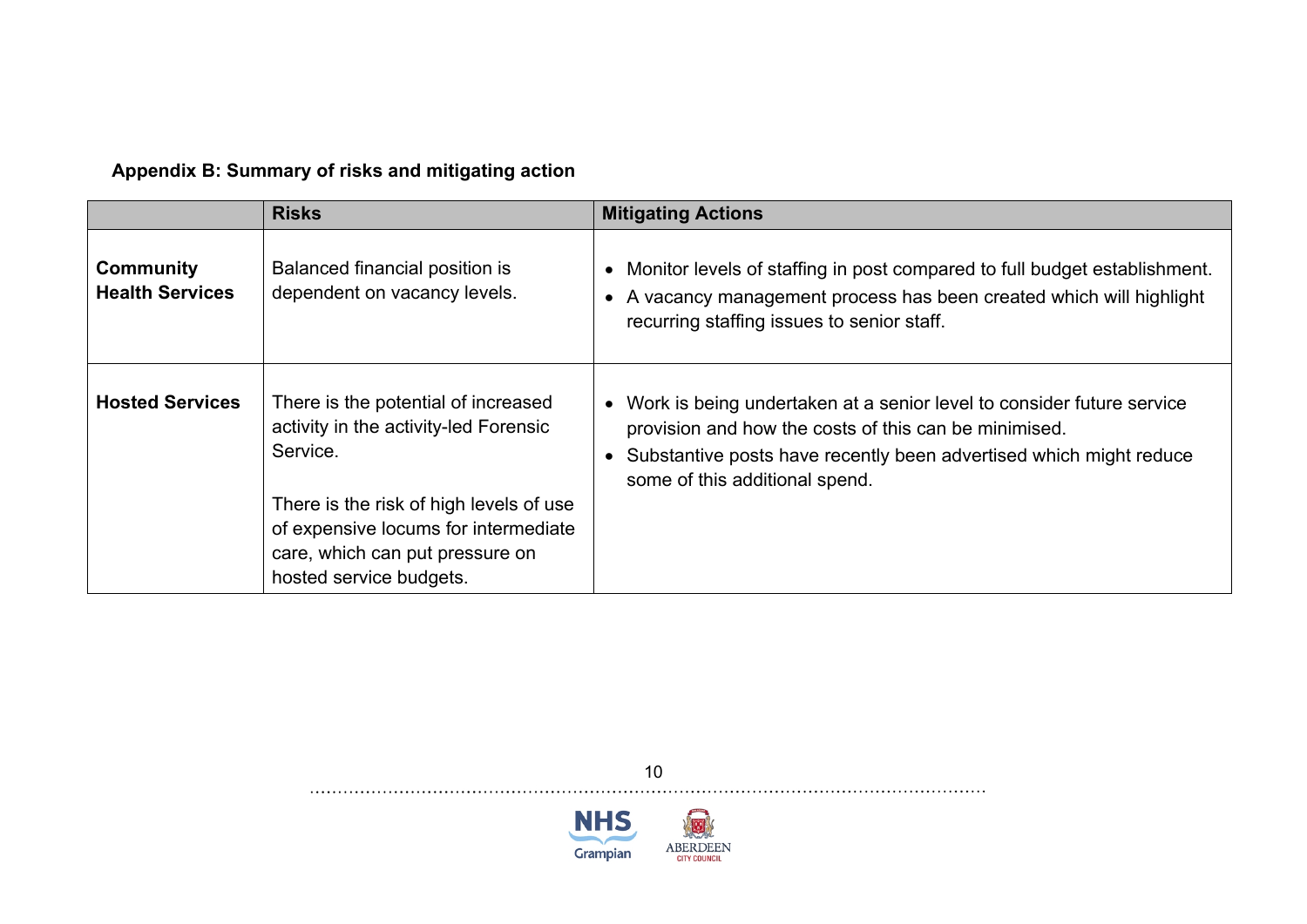|                                        | <b>Risks</b>                                                                                                                                                                                                                                                                                                                | <b>Mitigating Actions</b>                                                                                                                                                                                                                                                                                     |
|----------------------------------------|-----------------------------------------------------------------------------------------------------------------------------------------------------------------------------------------------------------------------------------------------------------------------------------------------------------------------------|---------------------------------------------------------------------------------------------------------------------------------------------------------------------------------------------------------------------------------------------------------------------------------------------------------------|
| Learning<br><b>Disabilities</b>        | There is a risk of fluctuations in the<br>learning disabilities budget as a result<br>of:<br>expensive support packages<br>may be implemented.<br>Any increase in provider rates<br>for specialist services.<br>Any change in vacancy levels<br>(as the current underspend is<br>dependent on these).                       | • Review packages to consider whether they are still meeting the needs<br>of the clients.<br>• All learning disability packages are going for peer review at the weekly<br>resource allocation panel                                                                                                          |
| <b>Mental Health</b><br>and Addictions | Increase in activity in needs led<br>service.<br>Potential complex needs packages<br>being discharged from hospital.<br>Increase in consultant vacancies<br>resulting in inability to recruit which<br>would increase the locum usage.<br>Average consultant costs £12,000 per<br>month average locum £30,000 per<br>month. | • Work has been undertaken to review levels through using Carefirst.<br>• Review potential delayed discharge complex needs and develop tailored<br>services.<br>• A review of locum spend has highlighted issues with process and been<br>addressed, which has resulted in a much improved projected outturn. |

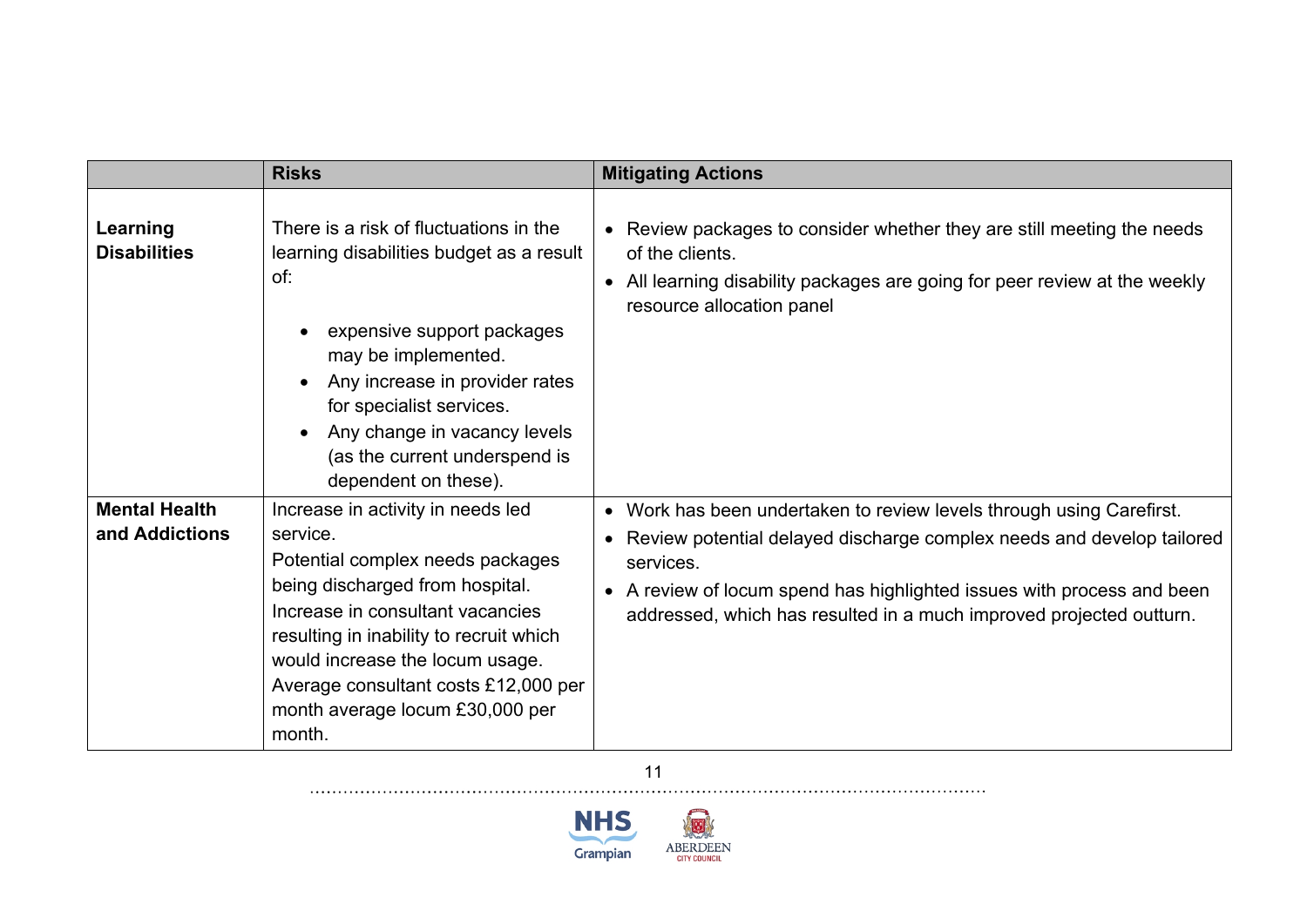|                                                          | <b>Risks</b>                                                                                                                                                                                                                                                                                                                             | <b>Mitigating Actions</b>                                                                                                                                                                                                                                                                                                                                                                                                                                                                                                                                                                                               |
|----------------------------------------------------------|------------------------------------------------------------------------------------------------------------------------------------------------------------------------------------------------------------------------------------------------------------------------------------------------------------------------------------------|-------------------------------------------------------------------------------------------------------------------------------------------------------------------------------------------------------------------------------------------------------------------------------------------------------------------------------------------------------------------------------------------------------------------------------------------------------------------------------------------------------------------------------------------------------------------------------------------------------------------------|
| Older people<br>services incl.<br>physical<br>disability | There is a risk that staffing levels<br>change which would have an impact<br>on the balanced financial position.<br>There is the risk of an increase in<br>activity in needs led service, which<br>would also impact the financial<br>position.                                                                                          | • Monitor levels of staffing in post compared to full budget establishment.<br>• A vacancy management process has been created which will highlight<br>recurring staffing issues to senior staff.<br>Review packages to consider whether they are still meeting the needs<br>of the clients.<br>• An audit of Carefirst residential packages established that £500k of<br>packages should be closed. These findings were combined with a<br>review of previous years accruals to determine how much the residential<br>care spend should be reduced which also resulted in a favourable<br>reduction in projected spend |
| <b>Prescribing</b>                                       | There is a risk of increased<br>prescribing costs as this budget is<br>impacted by<br>volume and price factors, such as the<br>increase in drug prices due to short<br>supply. As both of which are forecast<br>on basis of available date and<br>evidence at start of each year by the<br><b>Grampian Medicines Management</b><br>Group | Monitoring of price and volume variances from forecast.<br>• Review of prescribing patterns across General Practices and follow up<br>on outliers.<br>• Implementation of support tools – Scriptswitch, Scottish Therapeutic<br>Utility.<br>• Poly pharmacy and repeat prescription reviews to reduce wastage and<br>monitor patient outcomes.                                                                                                                                                                                                                                                                          |



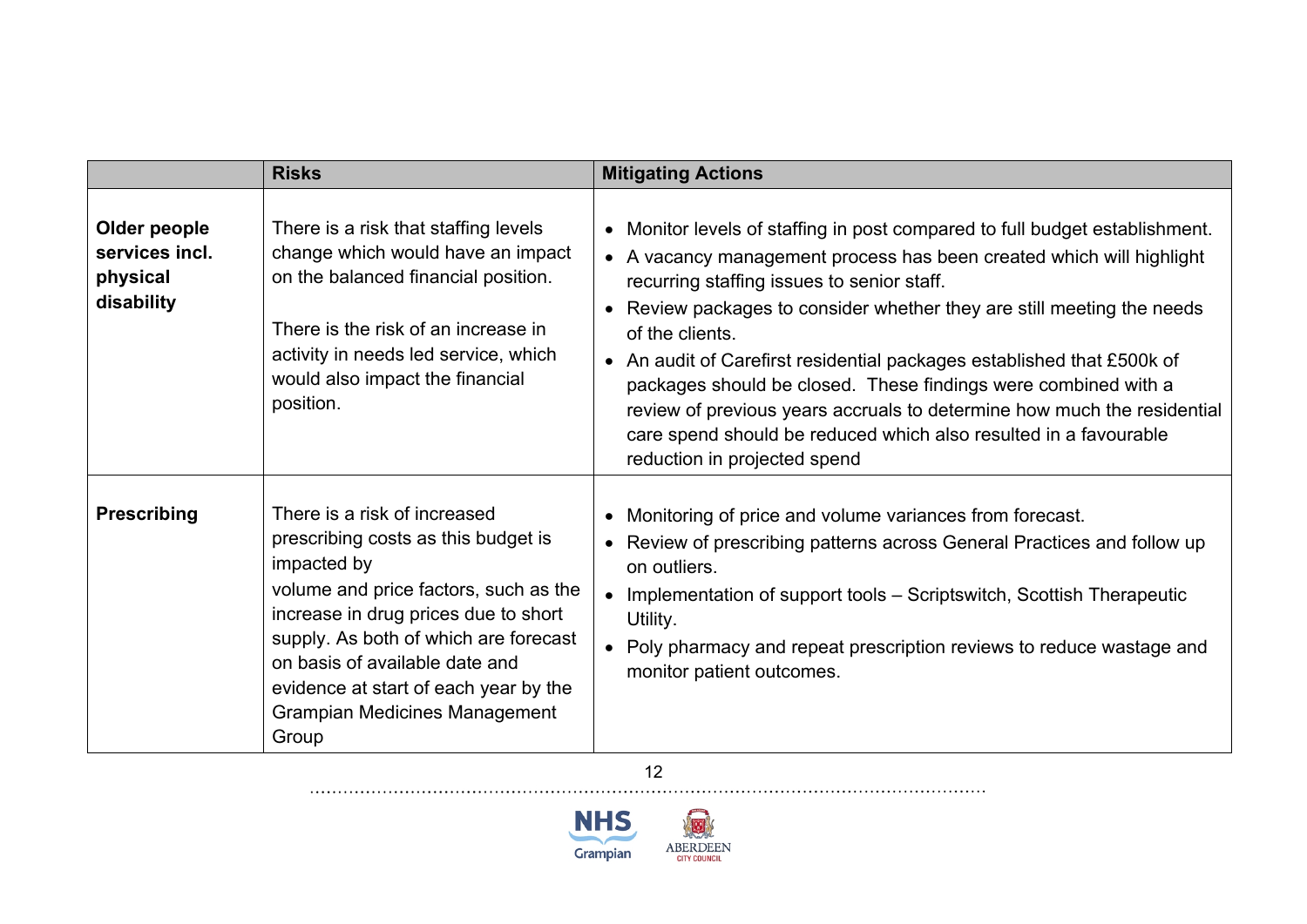|                                         | <b>Risks</b>                                                                                                                                                                            | <b>Mitigating Actions</b>                |
|-----------------------------------------|-----------------------------------------------------------------------------------------------------------------------------------------------------------------------------------------|------------------------------------------|
| <b>Out of Area</b><br><b>Treatments</b> | There is a risk of an increase in<br>number of Aberdeen City patients<br>requiring complex care from providers<br>located outwith the Grampian Area,<br>which would impact this budget. | Review process for approving this spend. |



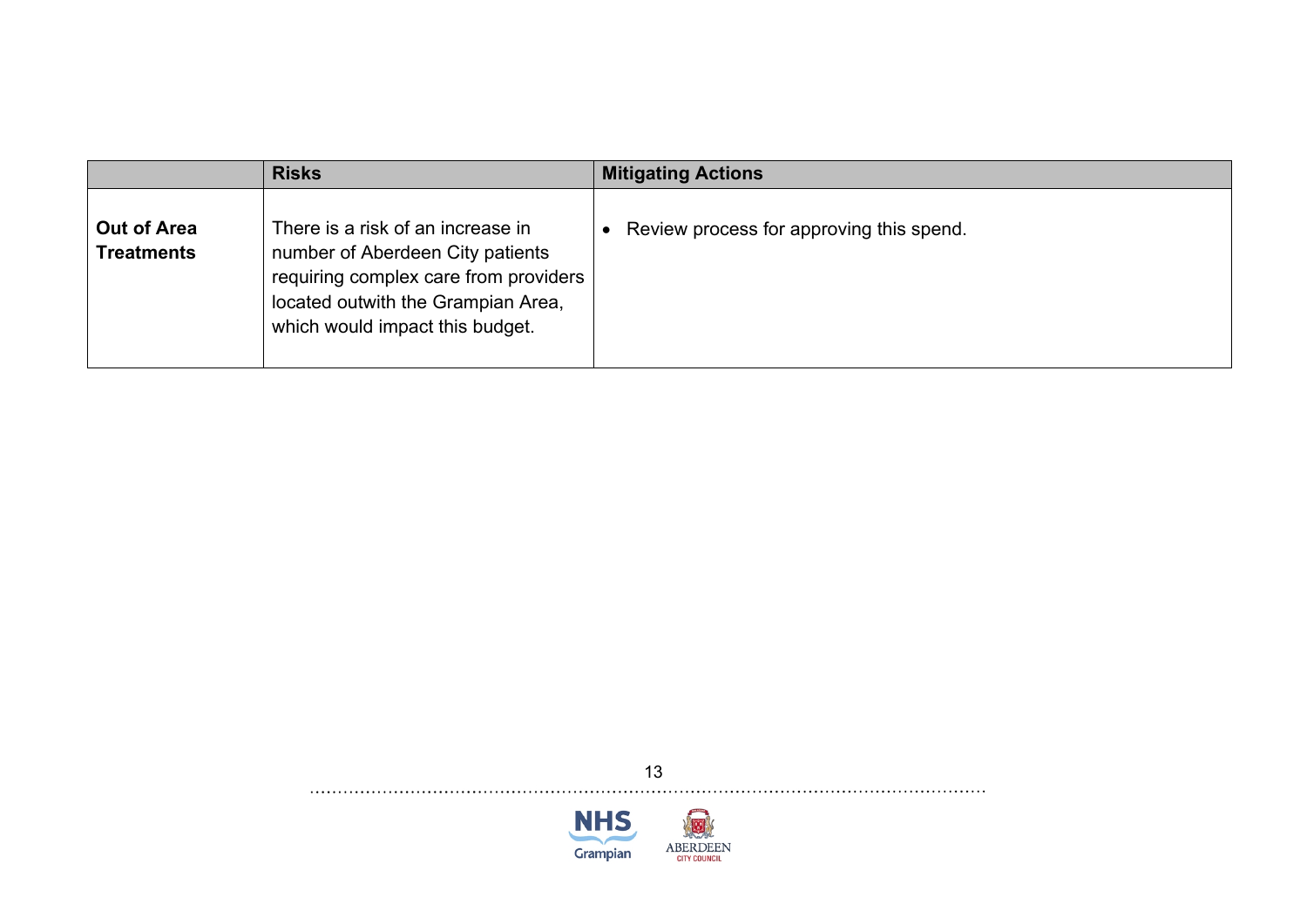|                                                   | 2018/19<br>£m | 2017/18<br>c/fwd<br>£m | <b>Total</b><br>£m |
|---------------------------------------------------|---------------|------------------------|--------------------|
| Integrated Care Fund                              | 3.75          | 1.59                   | 5.34               |
| Delayed Discharge Fund                            | 1.13          | 1.10                   | 2.22               |
| <b>Mental Health Access</b>                       |               | 0.18                   | 0.18               |
| <b>Mental Health Fund</b>                         |               | 0.28                   | 0.28               |
| <b>Primary Care Pharmacy</b>                      | 0.30          | 0.39                   | 0.69               |
| Social Care Transformation Funding                | 13.36         | 3.13                   | 16.49              |
| <b>Primary Care Transformation</b>                |               | 0.30                   | 0.30               |
| <b>Primary Care Improvement Fund</b>              | 1.05          |                        | 1.05               |
| <b>Action 15 Mental Health Strategy</b>           | 0.30          |                        | 0.30               |
| OOH GMED funding                                  | 0.20          |                        | 0.20               |
| <b>Transforming Urgent Care</b>                   |               | 0.54                   | 0.54               |
| Keep Well/Public Health                           |               | 0.16                   | 0.16               |
| <b>Carers Information Strategy</b>                |               | 0.16                   | 0.16               |
| <b>Mental Health Innovation</b>                   |               | 0.02                   | 0.02               |
| <b>6EA Unscheduled Care</b>                       |               | 0.11                   | 0.11               |
| Winter funding                                    |               | 0.26                   | 0.26               |
| <b>Health Visiting funding</b>                    | 0.09          | 0.09                   | 0.19               |
| <b>ADP</b>                                        | 0.67          |                        | 0.67               |
| <b>6EA Unscheduled Care</b>                       | 0.04          |                        | 0.04               |
| Winter funding                                    | 0.19          |                        | 0.19               |
| <b>Veterans Funding</b>                           | 0.18          |                        | 0.18               |
|                                                   | 21.25         | 8.31                   | 29.55              |
| Adjust for social care and Health budget transfer | $-16.95$      |                        | $-16.95$           |
| Adjust for GMED OOH Funding                       | $-0.20$       |                        | $-0.20$            |
| Funding available for IJB commitment              | 4.10          | 8.31                   | 12.40              |
| Take off c/forward reserve                        |               |                        | $-8.31$            |
| Add on anticipated allocations                    |               |                        |                    |
| Primary<br>Care                                   |               |                        |                    |
| Improvement<br>Plan balance                       |               |                        | 0.58               |
|                                                   |               |                        |                    |
| <b>REPORTED FULL YEAR BUDGET</b>                  |               |                        | 4.68               |
| 14                                                |               |                        |                    |





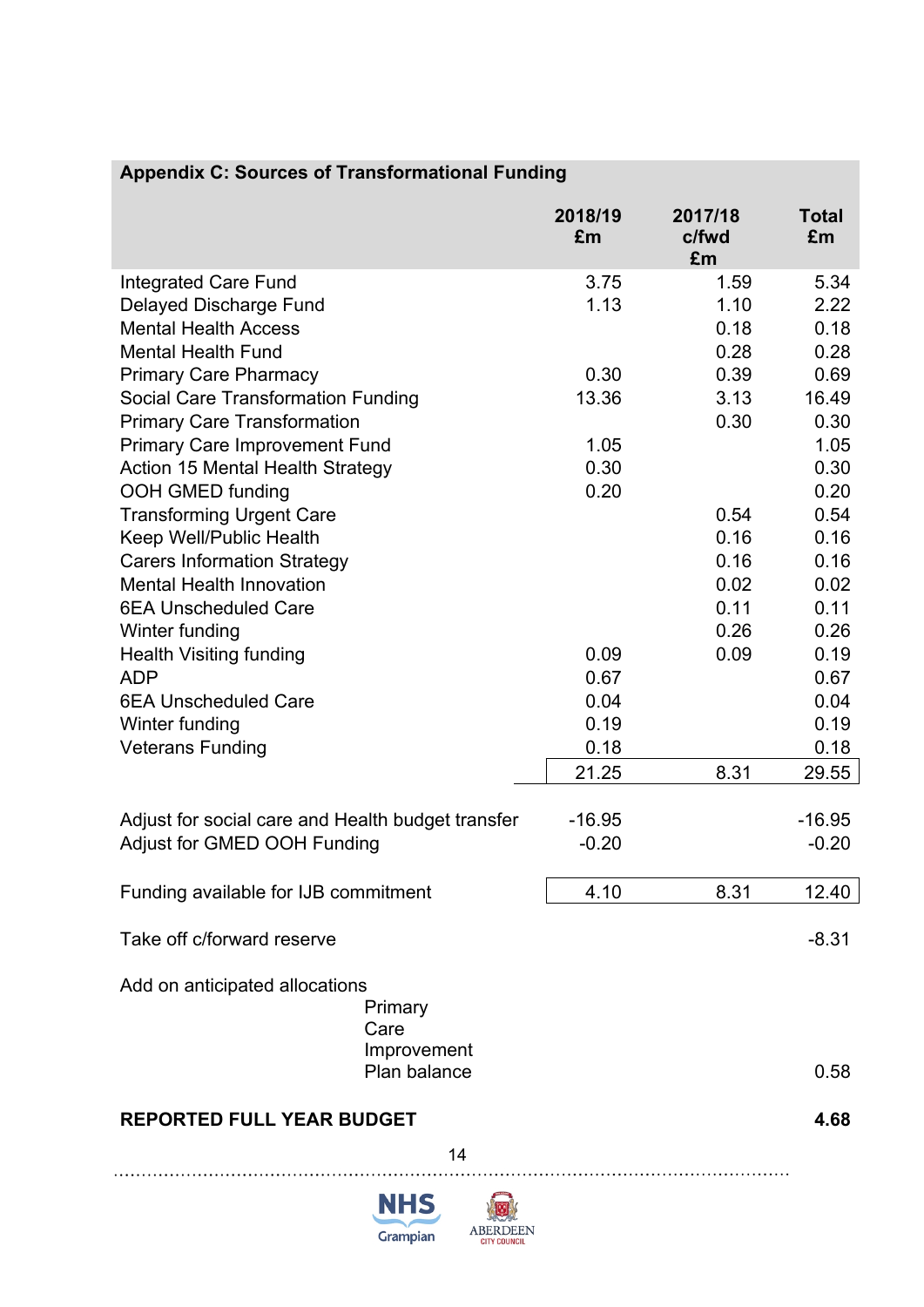## **Appendix D: Progress in implementation of savings – September 2018**

. . . . . .

| <b>Area</b>                                                           | <b>Agreed</b><br><b>Target</b> | <b>Status</b> | <b>Action</b>                                                                                                                                                                                                                                                                                                                                                                                                                                                                                                                                                                                                                                                      | <b>Responsible</b><br><b>Officer</b> |
|-----------------------------------------------------------------------|--------------------------------|---------------|--------------------------------------------------------------------------------------------------------------------------------------------------------------------------------------------------------------------------------------------------------------------------------------------------------------------------------------------------------------------------------------------------------------------------------------------------------------------------------------------------------------------------------------------------------------------------------------------------------------------------------------------------------------------|--------------------------------------|
| Review processes and<br>ensure these are<br>streamlined and efficient | (250)                          |               | <b>Financial Processes</b> - Continuing to investigate the use of portal<br>allowing the upload of required documents electronically (by staff<br>or supported individuals) – now paused pending decisions<br>around the future of Care First (or upgrade to Eclipse) or move to<br>another supplier will impact on this. Information Leaflet is in final<br>draft, awaiting printing.<br><b>Pre-paid cards</b> – Small working group nearing completion of<br>procurement pack. Aberdeen City Council IT Team have<br>reviewed technical specification of identified preferred provider to<br>ensure fit with current systems prior to moving forward with direct | M. Allan                             |
|                                                                       |                                |               | award under Surrey Framework. Initial screening completed and<br>currently exploring Data Protection Impact of introduction of card.<br>Data Protection Impact Assessment has been drafted and<br>officers are liaising with Information Governance in Aberdeen City<br>Council to finalise.                                                                                                                                                                                                                                                                                                                                                                       |                                      |
|                                                                       |                                |               | Communications for staff and service users has been drafted<br>based on similar work in other Local Authority areas, final<br>wording awaiting elements to be taken from procurement pack.<br>Awaiting agreement of competition dates to commence<br>recruitment of Finance Officer role to support implementation of                                                                                                                                                                                                                                                                                                                                              |                                      |

15



<u>. . . . . . . . . . . .</u>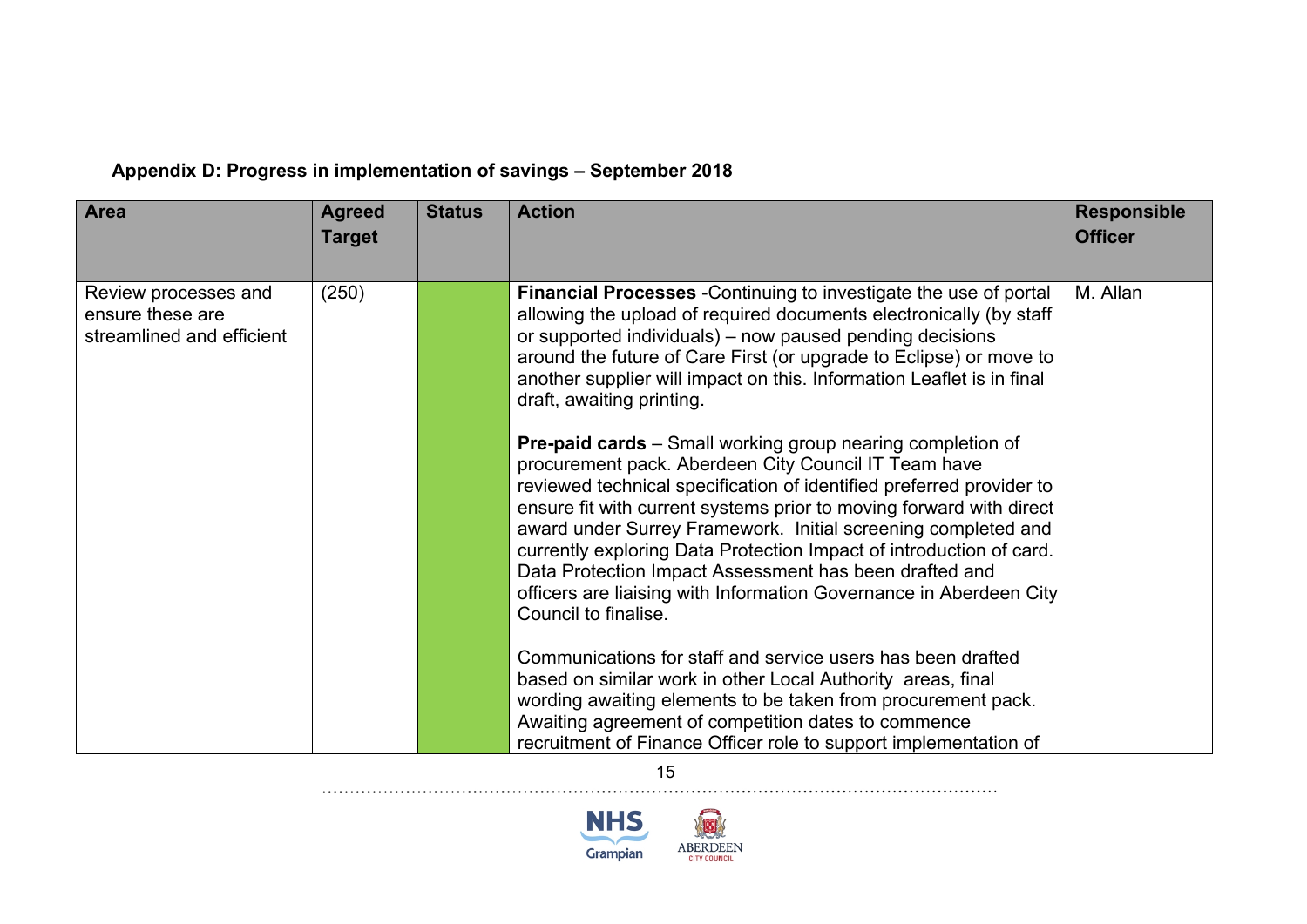| <b>Area</b>                        | <b>Agreed</b><br><b>Target</b> | <b>Status</b> | <b>Action</b>                                                                                                                                                                                                                                                                                                                                                                                                                                                                                                                                                                                                                          | <b>Responsible</b><br><b>Officer</b> |
|------------------------------------|--------------------------------|---------------|----------------------------------------------------------------------------------------------------------------------------------------------------------------------------------------------------------------------------------------------------------------------------------------------------------------------------------------------------------------------------------------------------------------------------------------------------------------------------------------------------------------------------------------------------------------------------------------------------------------------------------------|--------------------------------------|
|                                    |                                |               | cards. Asked to consider individuals placed on ACC<br>redeployment register in first instance (which may shorten<br>recruitment timelines) – HR have identified individuals – this has<br>been paused for now - awaiting appointment of card provider<br>prior to appointment of finance officer role.                                                                                                                                                                                                                                                                                                                                 |                                      |
| Review of out of hours<br>services | (400)                          |               | At an initial meeting of the Shortlife Working Group it was agreed<br>to split the work into two areas. The first was to review<br>Sleepovers. Once this was completed we would have a clearer<br>understanding of the requirements for the Responder Service<br>and work on that could then begin.<br>The review would need to begin asap. A saving target of<br>£400,000 has been allocated for financial year 2018/19 and<br>whilst some alternative arrangements have already been<br>identified as part of the transfer of service provision at Donald<br>Dewar Court further work needs to be undertaken as soon as<br>possible. | A. Macleod                           |

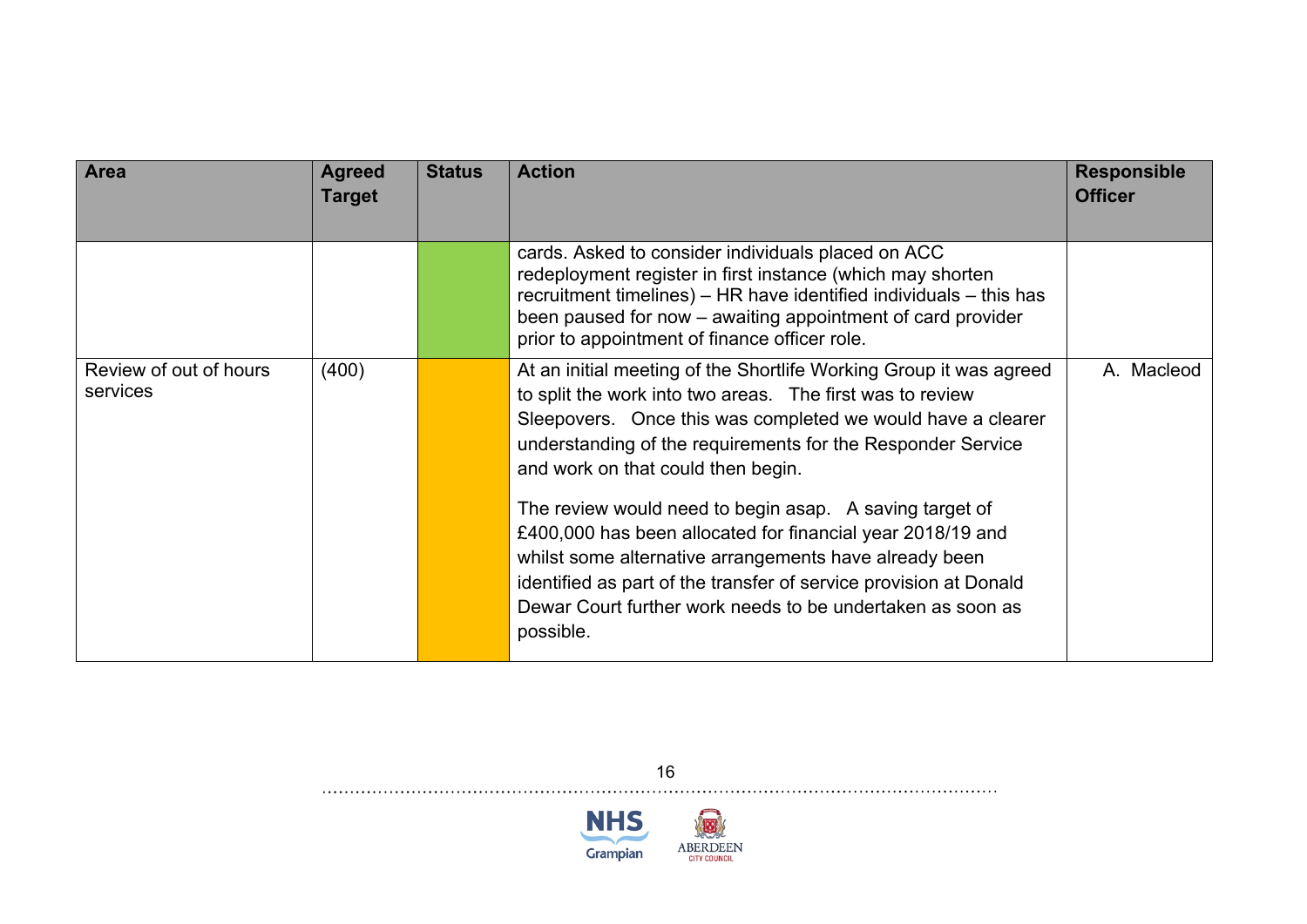| <b>Area</b>                            | <b>Agreed</b> | <b>Status</b> | <b>Action</b>                                                                                                                                                                                                                                                                                                                                                                                                                                                                                                                                                                                                                                                                                                                                                                                                                                                                                                                                                                                                                                                                                                                                        | <b>Responsible</b> |
|----------------------------------------|---------------|---------------|------------------------------------------------------------------------------------------------------------------------------------------------------------------------------------------------------------------------------------------------------------------------------------------------------------------------------------------------------------------------------------------------------------------------------------------------------------------------------------------------------------------------------------------------------------------------------------------------------------------------------------------------------------------------------------------------------------------------------------------------------------------------------------------------------------------------------------------------------------------------------------------------------------------------------------------------------------------------------------------------------------------------------------------------------------------------------------------------------------------------------------------------------|--------------------|
|                                        | <b>Target</b> |               |                                                                                                                                                                                                                                                                                                                                                                                                                                                                                                                                                                                                                                                                                                                                                                                                                                                                                                                                                                                                                                                                                                                                                      | <b>Officer</b>     |
|                                        |               |               |                                                                                                                                                                                                                                                                                                                                                                                                                                                                                                                                                                                                                                                                                                                                                                                                                                                                                                                                                                                                                                                                                                                                                      |                    |
| Review of Out of Area<br>Commissioning | (250)         |               | Workstream 1 - Streamlining of Processes and procedures for<br><b>OOA Placements</b> (updating of forms/guidance/flowcharts of<br>processes). The group have now met on 4 occasions with<br>guidance flowcharts in final form. The group now have a clear<br>spreadsheet of all out of area placements and associated costs.<br>Review positions are now being sought for all Health Out of Area<br>placements on a quarterly basis.<br>Workstream 2 - Learning Disabilities Cohort - (To check<br>current information is correct; to benchmark with other<br>models/areas; and review current placements and merging and<br>existing local complex care packages with consideration of<br>potential local alternatives). Identified and profiled all existing out<br>of<br>placements and current<br>/emerging locally<br>area<br>delivered complex/intensive care packages. Aberdeenshire<br>colleagues have undertaken same exercise. Now preparing case<br>pen pictures with a view to determining potential cohorts of<br>clients/needs. Joint meeting currently being organised to take<br>place in late August with Aberdeenshire Colleagues. | A. Stephen         |



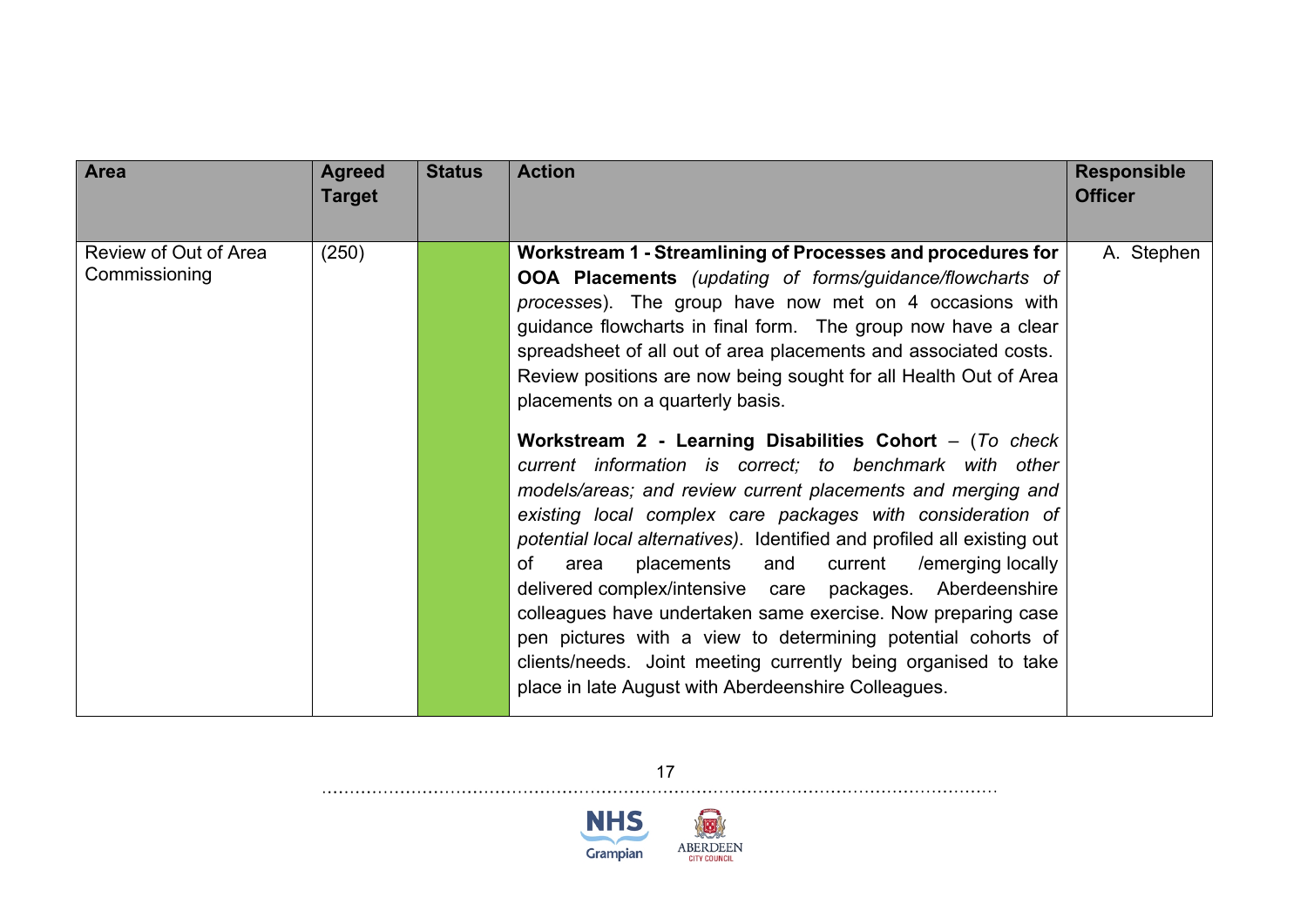| <b>Area</b>                 | <b>Agreed</b><br><b>Target</b> | <b>Status</b> | <b>Action</b>                                                                                                                                                                                                                                                                                                                                                                                                                                                                                                                                                                                                 | <b>Responsible</b><br><b>Officer</b> |
|-----------------------------|--------------------------------|---------------|---------------------------------------------------------------------------------------------------------------------------------------------------------------------------------------------------------------------------------------------------------------------------------------------------------------------------------------------------------------------------------------------------------------------------------------------------------------------------------------------------------------------------------------------------------------------------------------------------------------|--------------------------------------|
|                             |                                |               | Workstream 3 - Alcohol, Detox & Chronic/Long Term<br>Alcoholism - to check current information is correct, to<br>benchmark with other models/areas; and consider potential local<br>alternatives. This workstream group met in early June to review<br>information around in-patient detox services. Group to undertake<br>a case review of the last 10 admissions to identify whether their<br>needs could be met elsewhere. Group reviewing Service<br>Agreement arrangement and reporting outcomes. Group to meet<br>at the end of August to look at further options for alternative service<br>provision. |                                      |
| <b>Medicines Management</b> | (200)                          |               | Community Pharmacy operationalising (Grampian Primary<br>$\bullet$<br>Care Prescribing Group) GPCPG report<br>recommendations.<br>Work commenced on tracking and reporting on impact of<br>GPCPG recommendations.<br>Development of an Oral Nutrition Supplements Business<br>Case, which is projected to deliver savings and constrain<br>future demand.<br>Budget currently forecasting to underspend                                                                                                                                                                                                       | A Stephen                            |

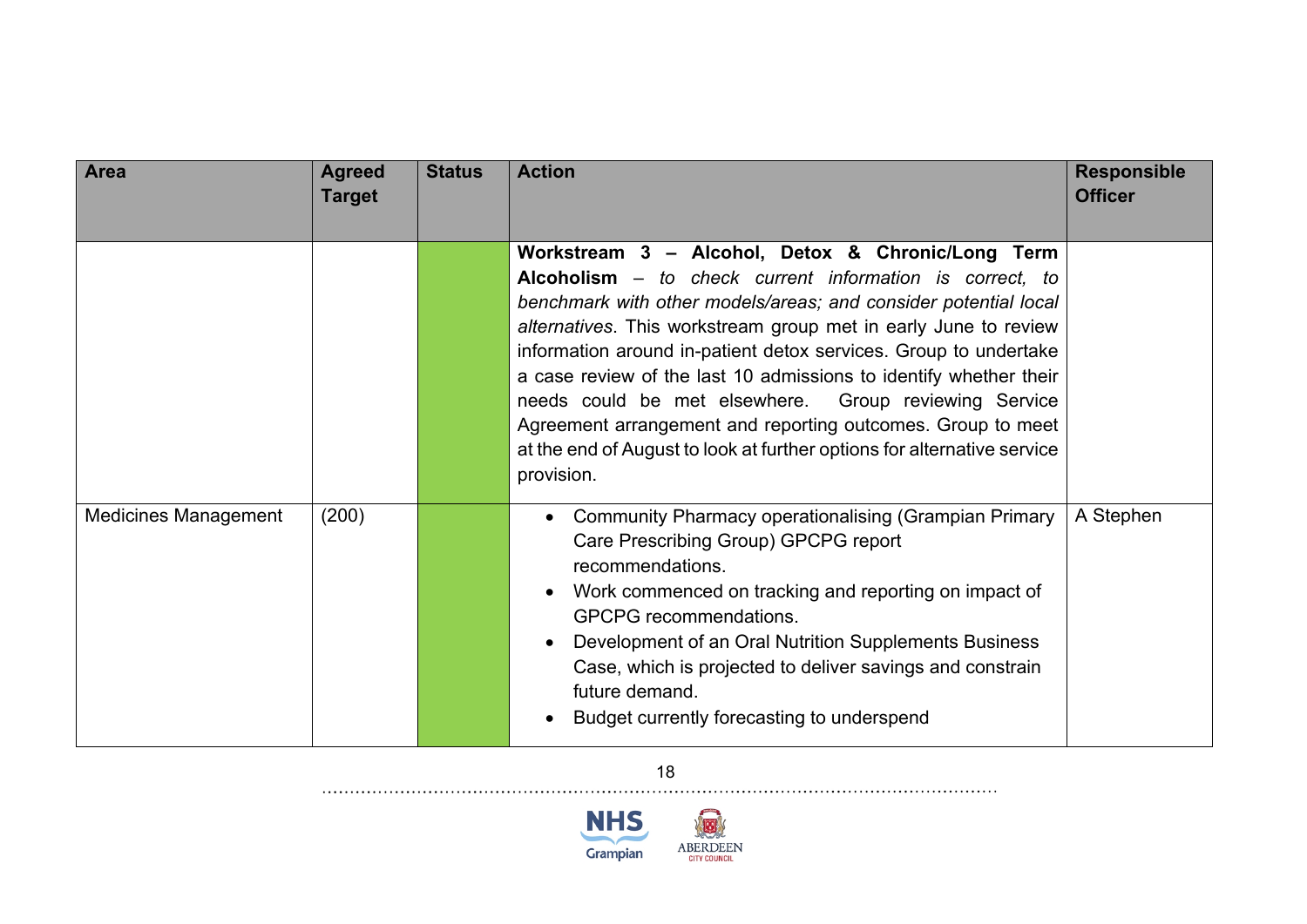| <b>Appendix D: Budget Reconciliation</b>                                                                                                                                                                                                                                                                                                                   | £                                      | £                                                                                                                                                                         |
|------------------------------------------------------------------------------------------------------------------------------------------------------------------------------------------------------------------------------------------------------------------------------------------------------------------------------------------------------------|----------------------------------------|---------------------------------------------------------------------------------------------------------------------------------------------------------------------------|
| ACC per full council:                                                                                                                                                                                                                                                                                                                                      |                                        | £86,855,213                                                                                                                                                               |
| NHS per letter from Director of Finance:<br><b>Budget NHS per letter</b>                                                                                                                                                                                                                                                                                   |                                        | £215,579,519<br>£302,434,732                                                                                                                                              |
| New Monies Received to Period 3:<br><b>Scottish Government</b><br><b>NHS Adjustments</b>                                                                                                                                                                                                                                                                   | £1,524,383<br>£832,722                 | £2,357,105                                                                                                                                                                |
| Reserves:<br>Carry Forward Brought Down NHS<br>Carry Forward still to be brought down NHS<br>Carry Forward brought down ACC                                                                                                                                                                                                                                | £1,229,063<br>£3,952,649<br>£3,130,000 | £8,306,965                                                                                                                                                                |
| <b>Funding Assumptions:</b><br>Less: Reserves<br>New Funding PCIP\Action 15 = 30%                                                                                                                                                                                                                                                                          |                                        | £313,098,802<br>$-E8,306,965$<br>£579,000                                                                                                                                 |
| Additional revised during quarter 2<br>Pay Award (health)<br>Child Flu<br>SG - Alcohol and Drugs Partnership<br>SG - 6 Essential Actions<br>SG - Winter funding<br>SG - Veterans<br><b>SG</b> - Dental<br><b>Nursing Resource Group</b><br>Rota virus<br><b>Meningitis B</b><br><b>Primary Care</b><br>Prescribing reduction<br><b>Reported at month 6</b> |                                        | £305,370,837<br>£1,041,466<br>£1,945<br>£461,123<br>£37,455<br>£185,605<br>£183,300<br>£187,000<br>£22,000<br>£4,720<br>£13,921<br>£41,142<br>$-E848,571$<br>£306,701,943 |



. . . . . . . . . . . . . . .

 $\cdots$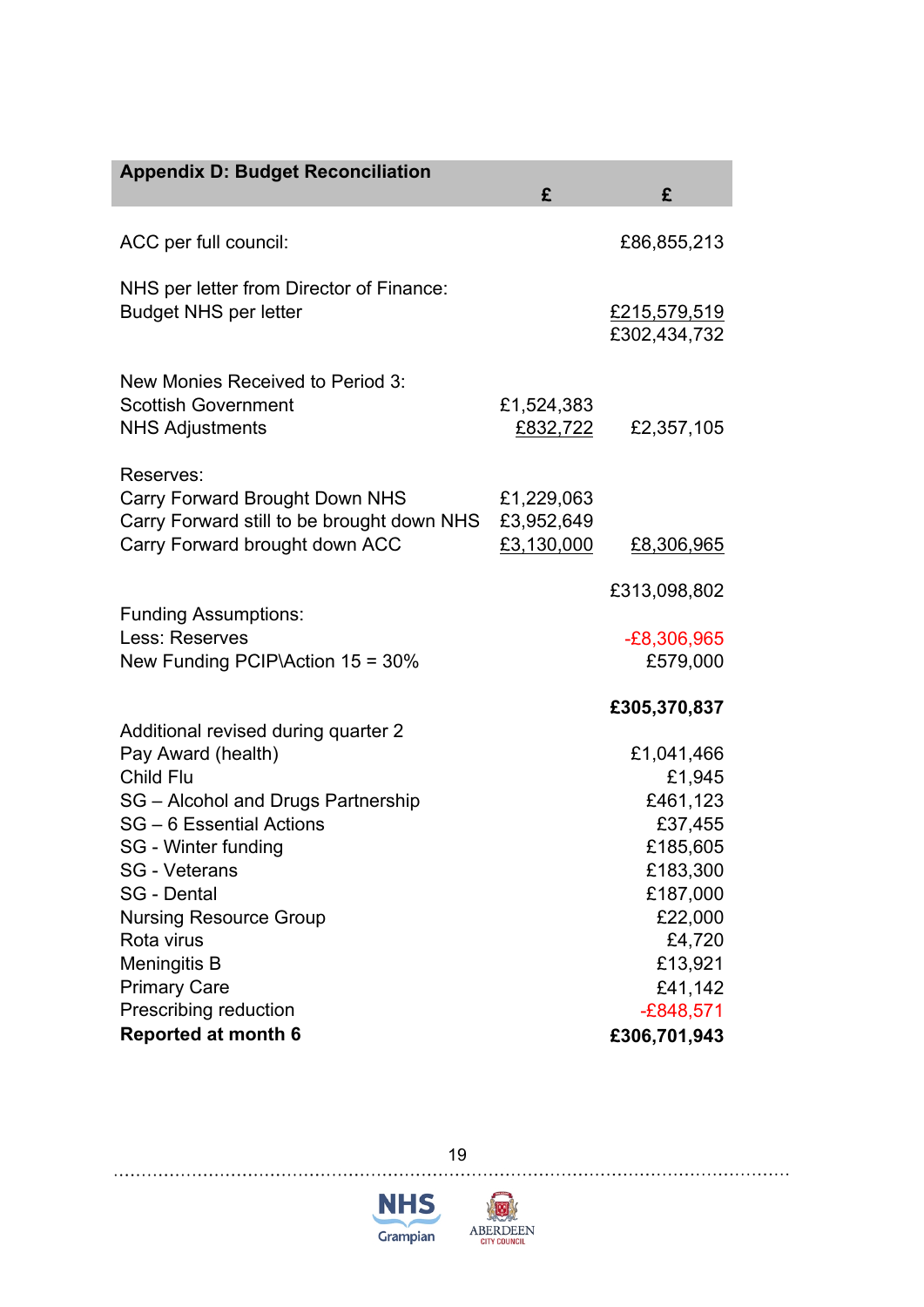## **Appendix E: Virements**

| Health 4-6                                                                         |            |
|------------------------------------------------------------------------------------|------------|
|                                                                                    |            |
| Pay Award (health) & Hosted Services                                               | £1,041,466 |
| Alcohol and Drugs Partnership (Scottish Government allocation)                     | 461.123    |
| Nursing Resource Group (training support)                                          | 22,000     |
| Dental allocations for Childsmile and Oral Health (Scottish Government allocation) | 187,000    |
| Primary Care (NHS reallocation)                                                    | 41,142     |
| 6 Essential Action funding (Scottish Government allocation)                        | 37,455     |
| Veterans Funding (Scottish Government allocation)                                  | 183,300    |
| Winter Funding (Scottish Government allocation)                                    | 185,605    |
| Reduction to Prescribing budget (Scottish Government adjustment)                   | $-848,571$ |
| Rotavirus                                                                          | 4,720      |
| Meningitis B                                                                       | 13,921     |
| Child Flu                                                                          | 1,945      |
|                                                                                    |            |

| <b>Total Virements</b> | 1,331,106 |
|------------------------|-----------|
|------------------------|-----------|

. . . . . . . . . . . . .

| Social Care 4-6- to align budgets to spend |              |
|--------------------------------------------|--------------|
| Directorate (NHS income)                   | 511,028      |
| Directorate (Charging Policy Income)       | 526,721      |
| Directorate (other income)                 | 6,888        |
| Directorate (inflation contingency)        | $-1,044,637$ |
| Older People (Client contributions)        | 217,760      |

20 . . . . . .

. . . . . . . . . . . . . . . . . .